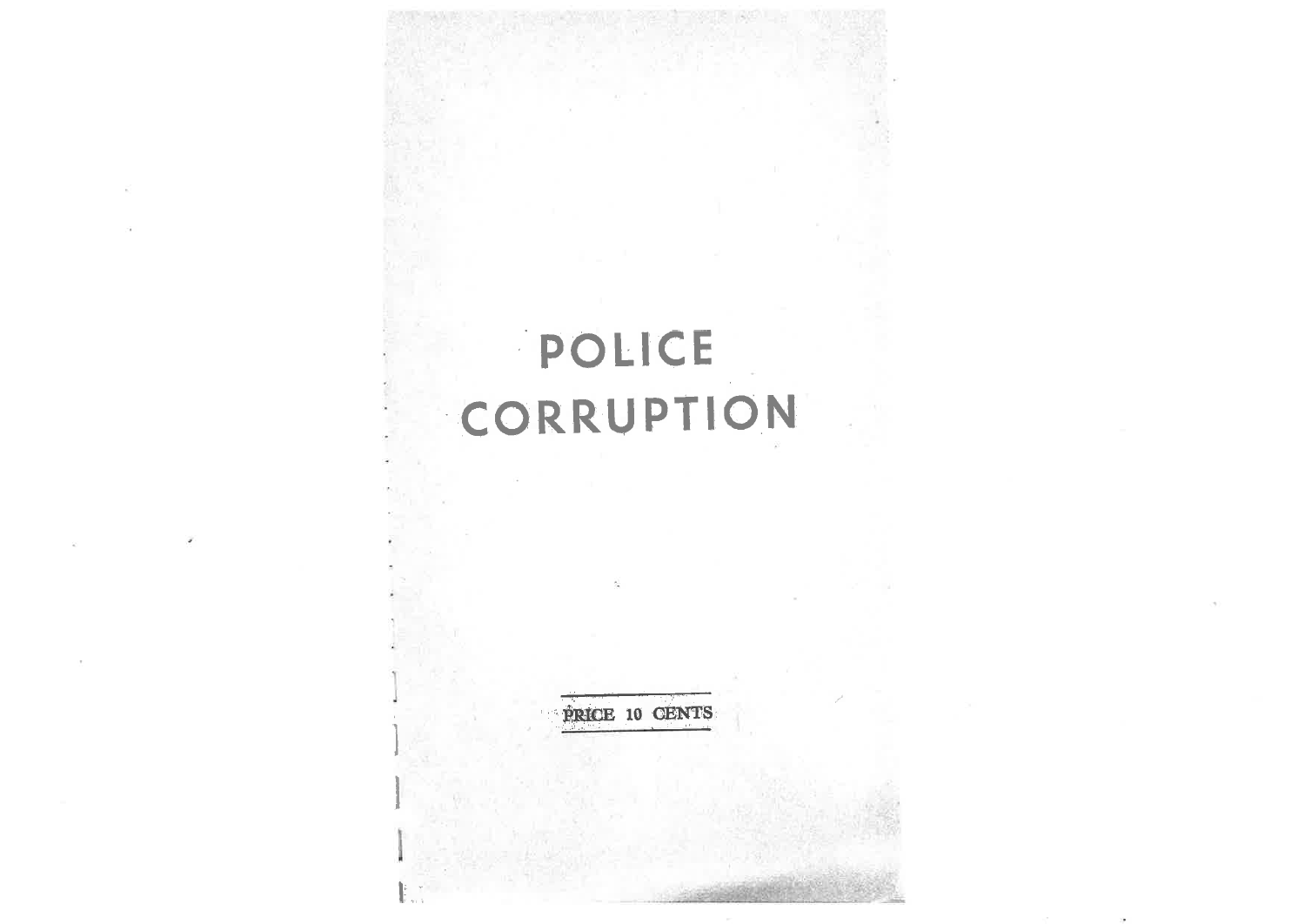### A COMMUNIST PARTY (M-L) PUBLICATION

Melbourne.

March, 1970.

All over Australia there are revelations of police corruption. All over Australia there are revelations of police violence.

People ask what is the truth about these things.

We must answer that they are essentially true but that what is being revealed is only a fraction of the whole truth. Here we will try to discuss the social roots of it all.

The police involved in these allegations are not junior policemen. They are amongst the very highest police officers. Therefore, it is a fair conclusion that this is a way of life, a whole system, in police forces. And if the revelations involve only some named policemen, it by no means follows that those not named are pure. Very, very far from it.

## **POLICE VIOLENCE**

All this occurs at a time when the police force is very busy suppressing demonstrations, acting against strikers, knocking people about, generally throwing their weight around. Moreover, in the background are sinister secret police forces in A.S.I.O. and special police. More than 100 years ago the great revolutionary Engels contrasted the present social system with the old tribal society. He said: <sup>2</sup>The shabbiest police servant . . . has more authority than all the representatives of the tribe put together, ... " (The Origin of the Family, Private Property and the State). If you think about that in Australia today, you will know its truth. The merest policeman can push you around just as he likes, he can (and does) swear your life away. The "verbal" is a well known term given to the admissions falsely alleged by policemen to have been made by people whom they "interrogate". Why is all this so?

# THE SOCIAL SYSTEM

The present social system is a system of exploitation. There are great factory owners and great landowners. They are led, headed, by U.S. concerns. They really do exploit the people. It is not just a figment of someone's imagination. They make immense profits. The only source of their profits are the workers. Profits can't come from anywhere else. A factory without workers is useless. The owner may disappear and not be missed but take away the workers and the factory closes down. The factory and the machines it contains only came into being by the work of other workers. The rich only get their money from the work of workers.

Australians have seen almost unprecedented speculation in shares of various kinds (particularly minerals). They have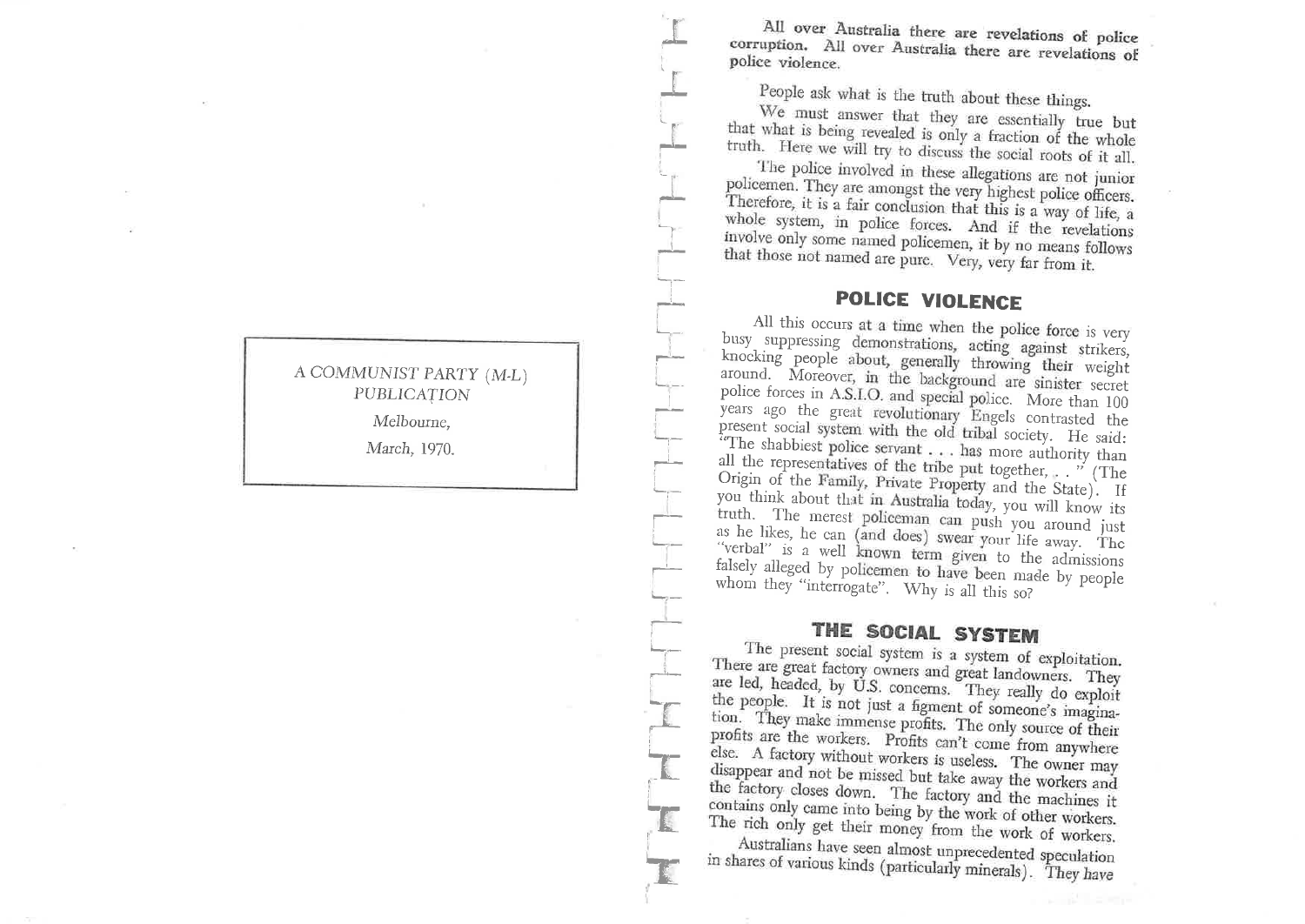seen imrnense profits made in this speculation. Not only that, the great companies and landowners have made huge profits. Prices have been raised tremendously. The currency has been inflated (by the printing of banknotes). There have been takeovers of companies. Above all, the American big businessmen and their Japanese counterparts have become dominant on the Australian scene. They are having a bonanza at Australia's expense.

Fortunes have been easily made (and lost). In the making, there is endless corruption. People who exploit other people's labour like this are corrupt. It is a corrupt system even though it is blessed as business. This is real corruption, corruption on a big scale, direct conscienceless corruption. Within it, there is all sorts of more petty corruption, bribery of this or that official, bribery of employees of rival concerns, bribery of public servants, etc. etc.

#### PEOPLE'S OPPOSITION

And it all gives rise to opposition from workers, working people, farmers, students. Amongst the people, there is at the very least a great sense of unease, of questioning.

And when you add to all this, war in Vietnam, conscription for it, threat of Australian involvenent in still bigger wars, it all goes to create a great clinate of oppositiori. Nor is this to exhaust the list of ills. There is unrest everywhere be it amongst workers, other working people, farmers, students.

The police force is openly used to suppress opposition. Its actions at demonstrations are well known. Its actions in strikes are well known. Its actions against anyone who steps out of line are pretty well known. Always (with infinitesimal exceptions) its actions are against the protestors, against those who question the existing state of afiairs.

#### POWER OF THE POLICE

It is in a position of immense power. This is so iust because it is on the side of the factory owners and landowners. It does their work. If you ask yourselves who does it serve by breaking up an anti-Vietnamese demonstration, the answer is simple. It serves those who promote the war in Vietnam. And who are they? They are the handful of people who make great profits from that war. Those who make those profits are the U.S. big business men and a few Australian big businessmen who have prostituted themselves to the U.S. So it goes on. When the police take action against strikers, again whom do they serve but the factory owners. And it must be noted that it is precisely in time of demonstrations, strikes or "protection" of people like Johnson and Agnew that there is the greatest mobilisation and activity of police. These things really portray the real role of the police force. They are there for the special purpose of suppression of opposition and protection of the status quo. (All the other things they do, flow from this). They are very important weapons of the state apparatus. (A standing army and police are the chief instruments of state power).

The police undoubtedly share in the corruption of the present social system. They are peculiarly in a position to batten on people. They have the power. Why not sell some protection? And they do sell it.

#### ARE THE POLICE FAIR ?

A great deal of effort has been put into building up the illusion that the police force is above classes, is impartial, that it merely administers the law equally against rich and poor. Bound up with this is the whole illusion about "democracy", about elected parliaments, about dispassionate law, equality before the law, etc. etc. Here, too, there is corruption, particularly of officials who occupy privileged positions.

#### SOCIETY IN GRISIS

There is an acute crisis of the whole of capitalism - its ideology, politics and organisation. The workers and working people are throwing off illusions and are rebelling against capitalism. All this tends to push the reality to the fore and the illusions to the background. The crisis is not abating. It cannot and will not abate. It will get more acute. Every single aspect of capitalism is affected by it. For example, the crisis over Vietnam is far more acute than it was a decade ago; the currency instability throughout the capitalist world inclucling Australia is far more acute than it was a decade ago; all capitalist literature and art has degenerated very acutely; the social "theories" of capitalism are not now deceiving working people to anything like the degree of the past. As part of this is the opposition to capitalism  $-$  an awakened working people. So in Australia the police force is called upon to do more openly the work that was once so largely done by deception. There always was force, police force and violence; don't let us create any illusions that there was not. But the ruling class uses dual tactics - those of deception and those of force. Deception is better for them. The point was well illustrated when it was said in parlia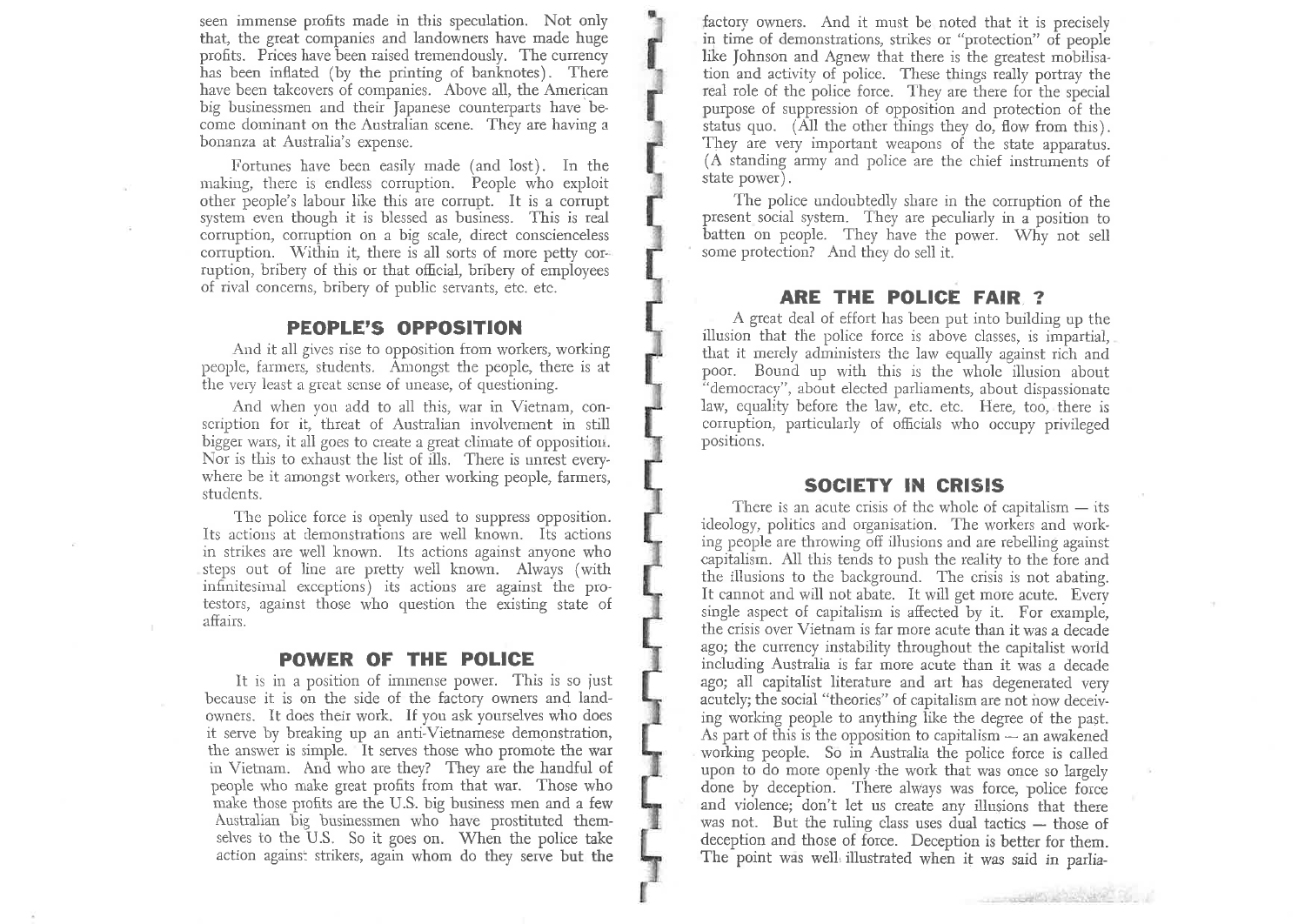ment: "The Government failure to act against a public servant (accused of corruption) had endangered the whole edifice of the State as surely as a bomb under Parliament House". In other words, the whole capacity to deceive had been dealt a blow.

Force is not so good because it generates still further opposition. The respective parts played by deception on the one hand and force on the other vary according to the conditions. Where deception fails, force is used and where force fails, still more force is used.

As deception is fairly rapidly failing in Australia, so force is more and more used.

## PUBLIC EXPOSURE OF POLICE

The last 10 years have seen a very great growth in the use of police force violence and a very great growth in the public exposure of widespread police corruption. The two things go hand in hand. The position of the police force as a capitalist weapon, as the bodyguard of capitalism, leads to far greater mass opposition than ever before. Therefore the force and violence and the corruption, all of which were always there, are more fully revealed. And, as we have said, the capitalist class must resort more and more to force as its deception fails. Corruption grows because all the institutions of capitalism share capitalism's corruption and its crisis.

The spokesmen of capitalism such as Gorton, Whitlam, Askin, Bolte, come out more openly for violence. So also do the leading police officials. The police are indoctrinated with the idea of violence. Increasing police use is made of firearms, poison gas, etc. Not only is there organised police violence against strikers, demonstrators, all rebels, but the shabbiest policemen persecute their victims, particularly young people. Police yiolence is initiated against even young people celebrating the incoming of the new year. And so it goes on. The whole picture is one of intensification of the violence of the capitalist class through the police force, one of its two chief instruments of oppressive rule. The other weapon, the standing army, is at the moment in Australia more in the background.

As police violence increases so does the police force get isolated out as the focus of mass opposition. Hence singlets stencilled with slogans against the police undoubtedly express a mass sentiment. They got mass sales. Even the capitalists cash in on anti-police sentiments. Police reaction in prosecuting wearers of the singlets reveals that the ruling circles are very sensitive about their police force.

## ORGANS OF A REPRESSIVE STATE

The central lesson is clear - the Australian police forces are without any doubt weapons of oppression, weapons of class rule. They are violent and they are corrupt. This is a key class question. The workers, students, working people, are the main enemies of the police because the police are the weapon of the capitalist class, and the workers, students and working people are the main enemies of the capitalist class.

It is important to state all this as clearly and sharply as possible. This is because various strong efforts are made to build up the "prestige" of the police force, to "restore" their "image". Let us look at some of the arguments used. It is said that the police do all sorts of humane work such as handling emergencies, rescues, etc. etc. Great publicity is given to these things. The facts are commonly true enough. But they have nothing to do with the main aspect of the question and in no way detract from it. One very good reason why such publicity is given to such things is precisely to divert people from the main aspect of police activity i.e. oppression. It is said that not all policemen are bad. No doubt there is an element (not too much) of truth in this, but again it has got very little to do with the argument. The main aspect of oppression remains. Then it is said that if a policeman uses violence you can take him to court or you can get an inquiry into his conduct. This argument is used widely. It is used for example, by the Australian labor party and by the Australian renegades from Communism whom we call revisionists. Bodies like the Council for Civil Liberties ardently promote it. But again it is to beg the question and divert people from the reality of police oppression as one of the two main instruments of class oppression. Moreover, courts and inquiries are part of precisely the same state apparatus (an apparatus of oppression) as the police against whom the charge is made or into whom the inquiry proceeds.

# WHO IS TO POSSESS STATE POWER ?

What we are dealing with is the central political question of the struggle for state power. Which class is to hold power is the critical question of politics - the capitalists or the workers? Is the struggle for power peaceful or violent? Can there be a peaceful transition to socialism?

The Australian rulers, backed by their masters the U.S. imperialists, through their use of the Australian police